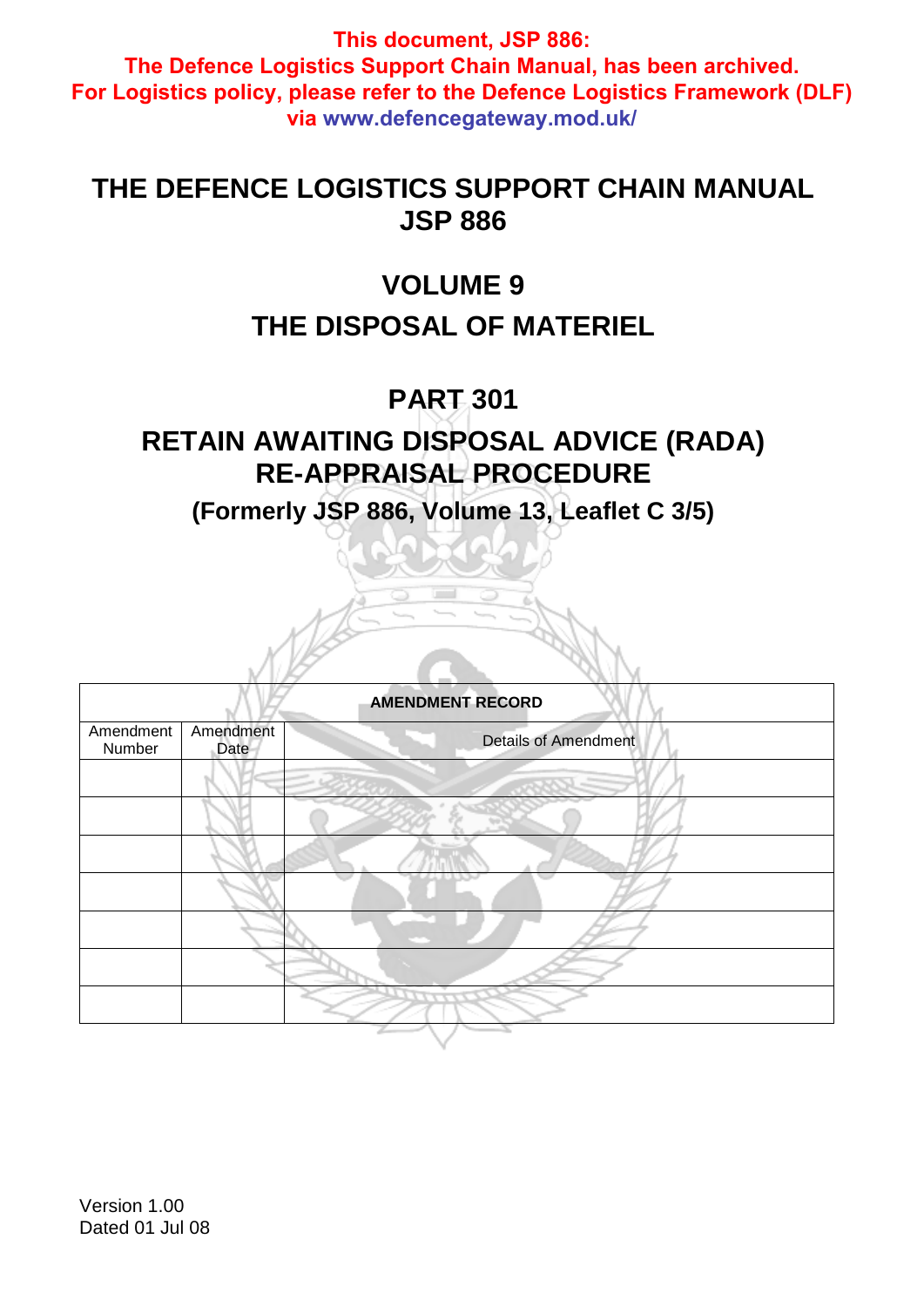Part 301 – Retain Awaiting Disposal Advice (RADA) Re-Appraisal Procedure

List of Contents:

SECTION 1 - C3/5 - RETAIN AWAITING DISPOSAL ADVICE (RADA) - RE-APPRAISAL PROCEDURE Purpose Aim and Scope of RADA Procedures Outline of RADA Procedures RADA Chain of Events (SMB). RADA Unit Action SRU Action RADASMB Items Review Meeting Conclusion ANNEX A - C3/5 - RADA PROCEDURES - INCLUDING RANGES ANNEX B - C3/5 - HEADED LETTER ANNEX C - C3/5 - HEADED LETTER ANNEX D - C3/5 - TERMS OF REFERENCE - RETAIN AWAITING DISPOSAL ADVICE (RADA) REVIEW COMMITTEE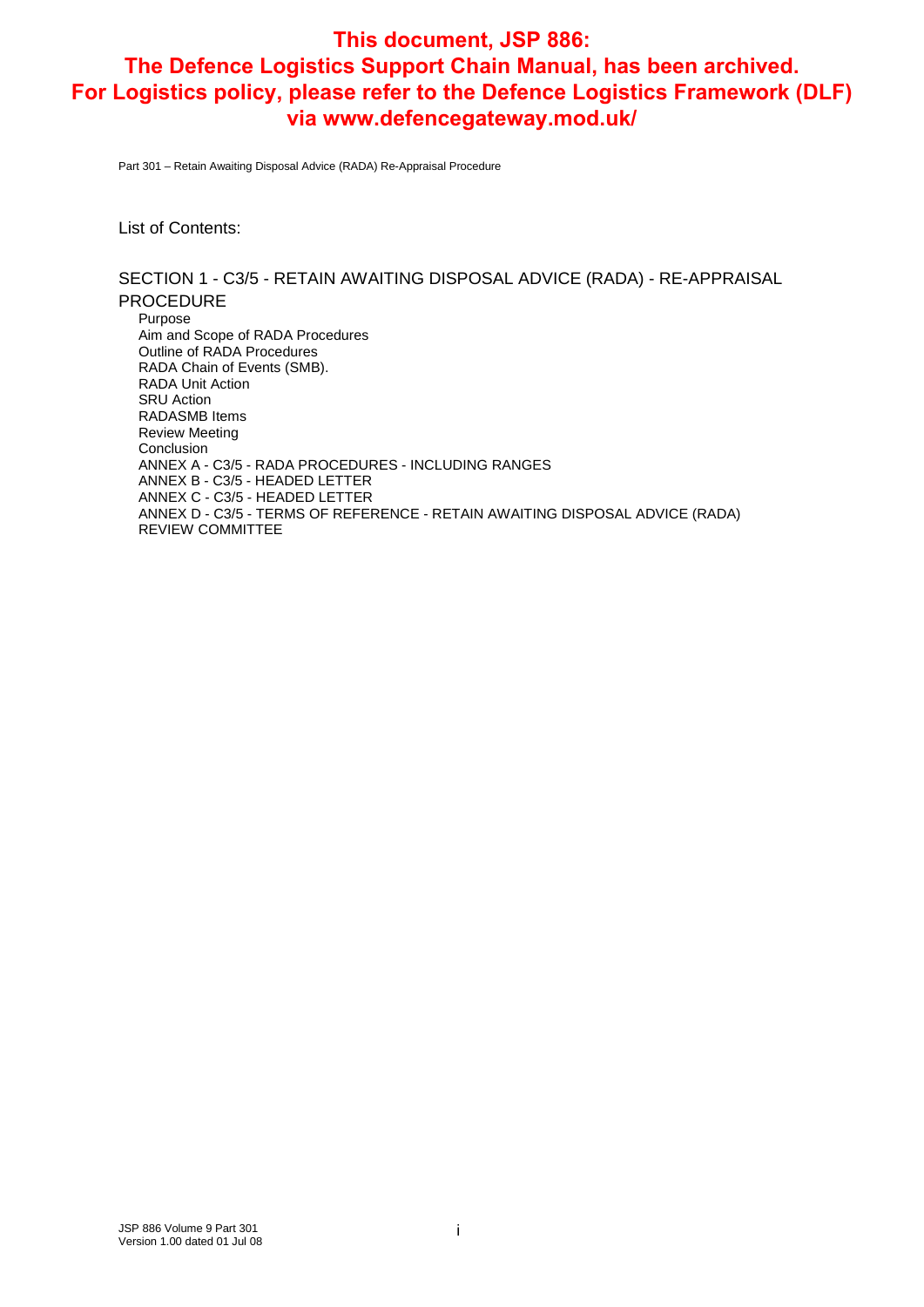Part 301 – Retain Awaiting Disposal Advice (RADA) Re-Appraisal Procedure

### **SECTION 1 - C3/5 - RETAIN AWAITING DISPOSAL ADVICE (RADA) - RE-APPRAISAL PROCEDURE**

#### **PURPOSE**

1. The purpose of this leaflet is to provide general instructions to Supply staffs for the effective operation of re-appraisal procedures for equipment normally categorised as 'Scrap' but for which a potential exists, for the retention of equipment for repair. Such equipment, previously categorised as 'Scrap Awaiting Disposal (SAD)' will now be categorised as 'Retain Awaiting Disposal Advice (RADA)'.

#### **AIM AND SCOPE OF RADA PROCEDURES**

2. The aim of the RADA procedure is to provide a means by which Supply Management Branches (SMBs), Engineering Authorities (EAs) and users of RAF equipment can arrange for unserviceable items, that would normally be scrapped at 2nd or 3rd line, to be passed to a Specialist Repair Unit (SRU) for inspection and assessment for the possible development of a repair scheme. The scope of RADA procedures is limited to ranges of equipment agreed in advance by EAs, SMBs and participating SRUs. Adequate storage space at the SRU is an essential prerequisite as RADA items are under no circumstances to be returned to 16 Maintenance Unit (MU). Ranges currently subject to these procedures are listed at Annex A.

#### **OUTLINE OF RADA PROCEDURES**

3. RADA procedures have been developed because instances arise where there is a need to conserve valuable unserviceable resources for which repair schemes may be developed, or whose hours or cyclic lives may be extended in the future. It is important, therefore, that equipment in this condition is carefully handled and stored as normal 'unserviceable' assets and not as 'Scrap'.

4. The following Categories are to be taken into account when considering items for inclusion in RADA procedures:

a. 'P' Class stores which are not usually repaired beyond 3rd line or which are normally scrapped at 2nd or 3rd line on life expiry.

b. 'L' and 'C' Class stores with an item price in excess of £250 and/or an expected annual turnover (demand rate x item price) in excess of £10,000.

#### **RADA CHAIN OF EVENTS (SMB).**

- 5. The SMB RADA Chain of Events are as follows:
	- a. Recommendation of Items for RADA by EA's, SMB's or Users. |
	- b. Reported to the SMB Responsible for The Range of Equipment. |

|

|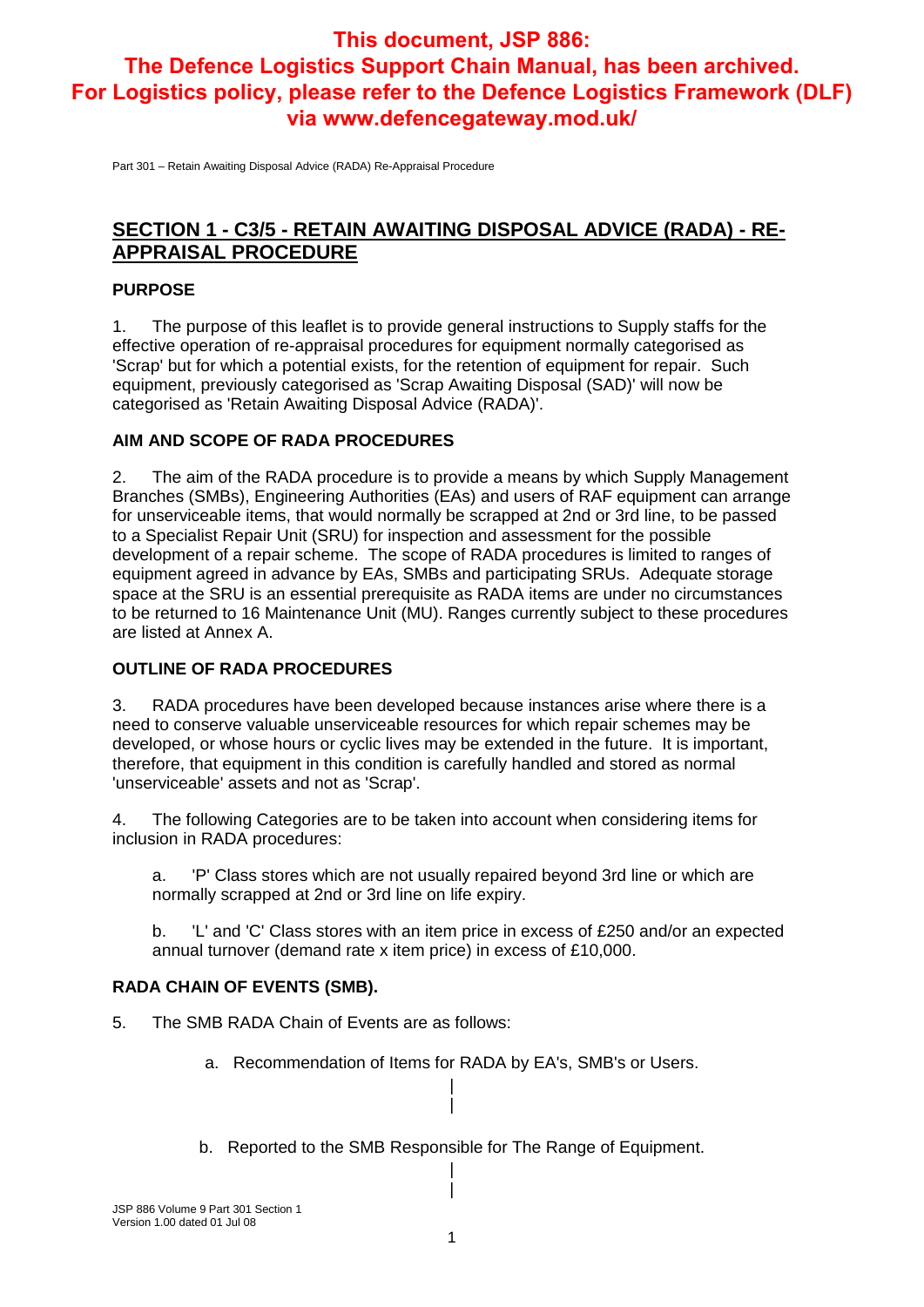Part 301 – Retain Awaiting Disposal Advice (RADA) Re-Appraisal Procedure

c. Advice Sort from EA's, SRU Engineering Staff and/or CSDE regarding its suitability for inclusion in the procedures.

> | |

d. Final Decision made by RADA Review Committee. |

e. Items Unsuitable Rejected by RADA Rejection Notice (See Annex B). |

|

| |

| |

|

f. For Suitable Items the SMB will apply to SC Assurance 2 for a RADA DMC in accordance with Leaflet MG 2/2 paragraph 19.

g. The SMB is to notify Log Est(RAF) of the Allocated RADA DMC, to ensure it is not included in the Provisioning and Procurement Work Dairy.

h. The SMB is to create an SCC item record for each item using Transaction Code(TC) CLZ. Modification codes 1 or 2 are to be used at field 20 of the CLZ input to ensure that the item record can be created using the RADA DMC and the last 7 digits of the original stock number.

> | |

I. After creation of the item record, field 20 is to be amended to 0 and the 6 monthly 'incomplete reference number' hastening outputs (Q020) used to initiate a review of the status of the RADA item. Regardless of the original Class of Store, all RADA DMC items will be accounted for as 'P' Class. The original item DMC/NSN Master Provisioning record Card (MPRC) is to be annotated that a RADA item record is being maintained.

> | |

j. The SMB is to maintain a register/list of RADA items and distribute the details to EAs, SRU Engineering and Supply staffs and other user units as they arise, in accordance with Annex C. When items are withdrawn from the RADA scheme RADA/DMC item records are to be deleted from the SCC as soon as possible and the action annotated on the MPRC.

#### **RADA UNIT ACTION**

6. The RADA Unit Action is as follows:

JSP 886 Volume 9 Part 301 Section 1 Version 1.00 dated 01 Jul 08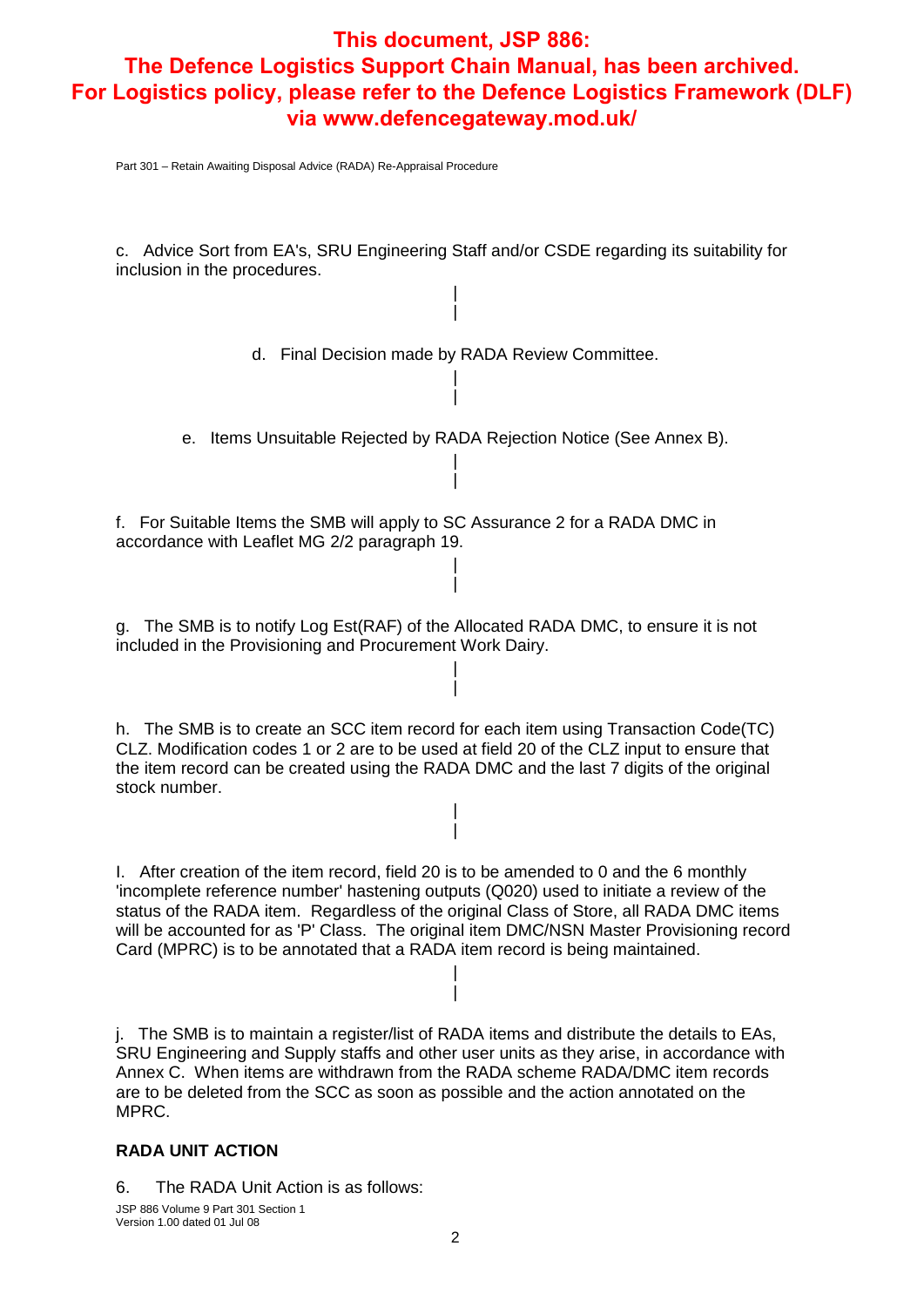Part 301 – Retain Awaiting Disposal Advice (RADA) Re-Appraisal Procedure

a. On receipt of an initial RADA listing or subsequent addition from the SMB, Unit Supply Staff are to input the word 'RADA' in the second location field for each Main Item Record concerned.

> | |

b. 'P' Class items returned to the Supply Squadron categorised beyond repair (BR) are to be brought on charge (BOC) under the 13 digit NSN or DMC/NIIN using materiel category BR. This transaction will generate the usual output Q073 'Report of Scrapping' to the SMB.

> | |

c. The BR RADA item is to be BOC as 'Serv' under the DMC designated for the RADA range of equipment using the last 7 digits of the Stock Number (for example, 36 APA/1234567) and the TC RIS.

> | |

d. The item is then to be issued to the RADA Inspection Unit specified by the SMB (for example, RAF St Athan) using TC GEO. All item labels and exterior packaging are to be marked 'RADA'.

> | |

e. The action for 'L' and 'C' Class items is the same as for 'P' Class items, except that 'C' Class items cannot be BOC as BR and no Output Q073 will be generated for 'L' and 'C' Class of Store items.

> | |

f. On receipt of a deletion amendment to the RADA listing, unit Supply Squadrons are to amend the word 'RADA' in the second location field of the main item record concerned to 'NORADA'.

#### **SRU ACTION**

7. The SRU Action is as follows:

a. All RADA items received at the SRU are to be BOC as 'Serv' under the RADA DMC using the TC REN (to clear stock in transit dues) and passed immediately to the RADA Holding Flight ready for inspection by specialist Engineering Staffs, using Form(F)87 or local procedures as appropriate.

> | |

b. Items found serviceable are to be Struck-off Charge (SOC) against the RADA DMC using TC GSA and BOC as 'Serv' under the original stock number using TC RIS.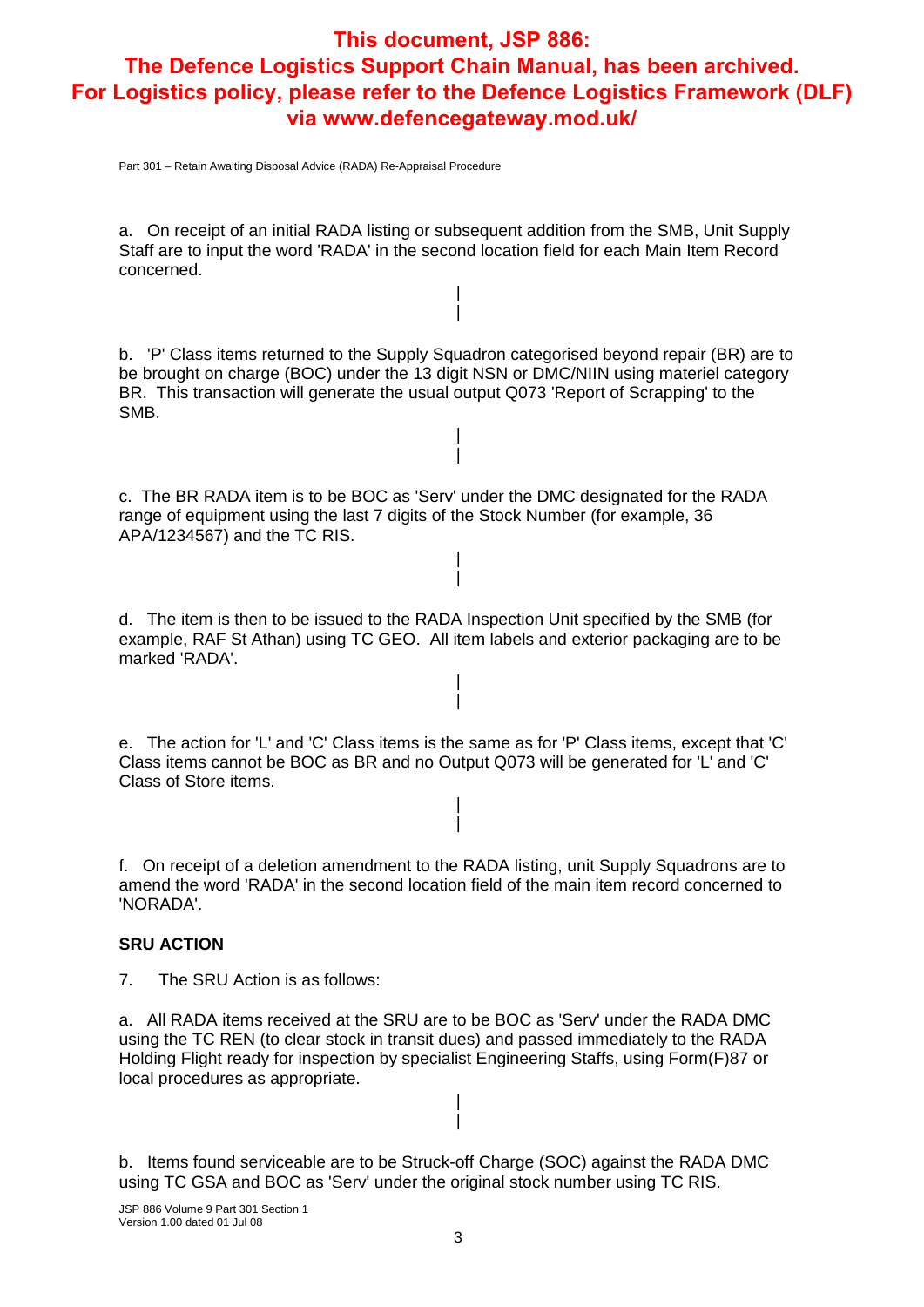Part 301 – Retain Awaiting Disposal Advice (RADA) Re-Appraisal Procedure

c. Items capable of repair at 2nd line are to be SOC against the RADA DMC using TC GSA and BOC as R2 under the original stock number using TC RIS.

| |

| |

d. Items found to be suitable for repair under 3rd or 4th line repair schemes, are to be SOC against the RADA DMC using TC GSA and BOC as R3/4 under the original stock number.

> | |

e. Items categorised as BR at 3rd line repair (e.g. ex-engine or module strip) are to be accounted for in accordance with Paragraph 7 above.

> | |

f. Items with a potential for repair, but where no repair schemes exist, are to be retained under the RADA DMC, categorised R2. When subsequently a repair scheme at 3rd or 4th line is developed, the class of store of the original stock number should be checked or changed to ensure it can be managed as 'P' Class store before the R2 is SOC against

> | |

g. Items which are life expired, but serviceable in all other respects, and where there is a possibility of an extension of life, are to be retained under the RADA DMC categorised R3/4.

> | |

h. Items beyond economic repair are to be SOC under the RADA DMC stock number using the TC GSA and disposed of as salvage.

#### **RADASMB ITEMS**

8. A special category of RADASMB, which is of a purely Supply nature and will only apply to critical items selected by the managing SMB, may be notified to user units. This category is only used when the SMB considers that a contractor may have the potential and expertise to recover all, or part(s) of an item which would previously have been disposed of locally as scrap.

9. On receipt of a RADASMB notification, user units are to input the letters RADASMB in the second location field for each main item record notified. RADASMB indicates to the unit that before disposing of an item as scrap locally, it must contact the appropriate SMB by telephone, signal or letter, requesting advice.

JSP 886 Volume 9 Part 301 Section 1 Version 1.00 dated 01 Jul 08 10. RADASMB items are to be held temporarily in quarantine under user unit Supply arrangements pending receipt of the SMB final disposal instructions. If disposal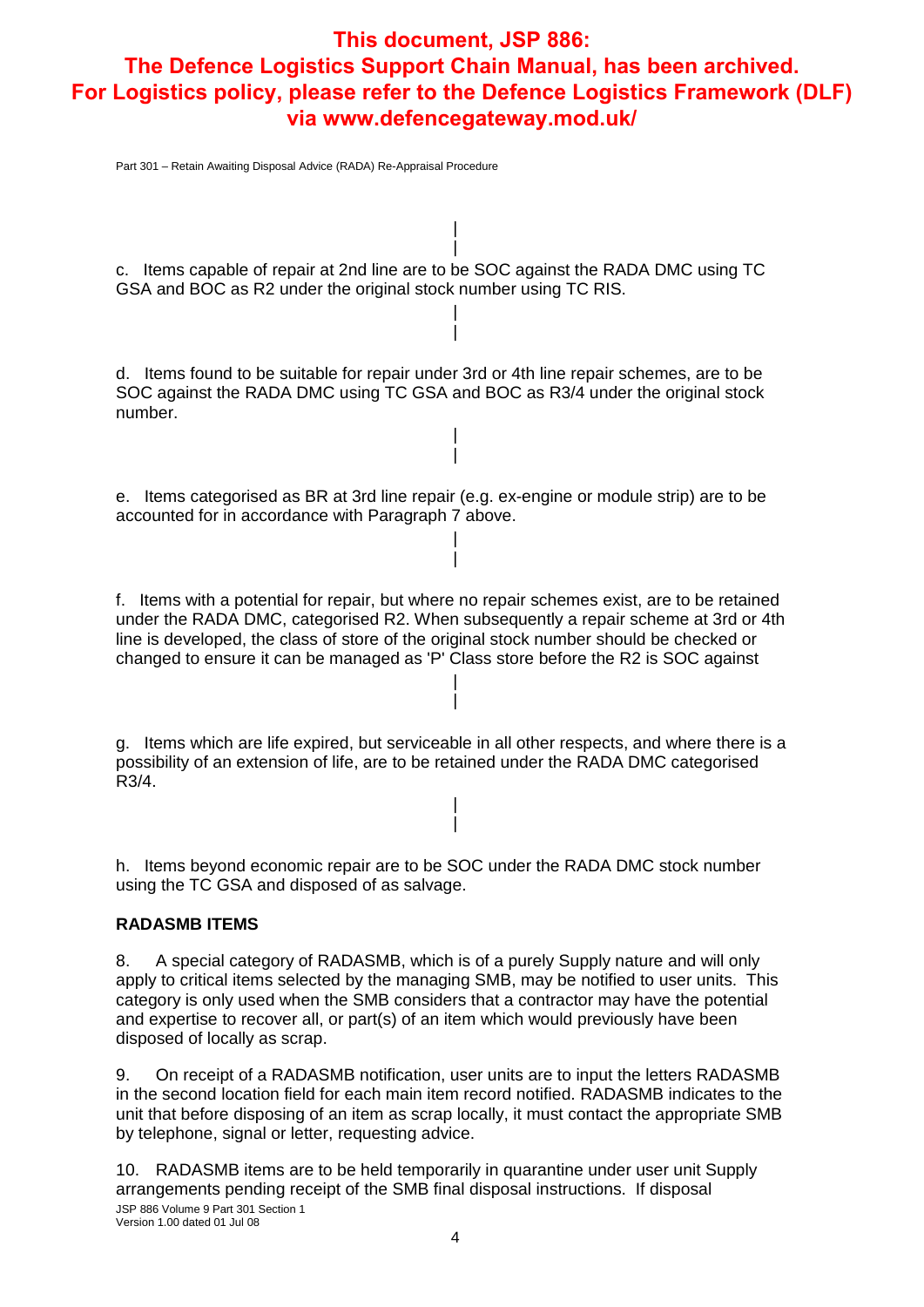Part 301 – Retain Awaiting Disposal Advice (RADA) Re-Appraisal Procedure

instructions have not been given within 28 days of notifying the SMB then local disposal is to take place.

11. There is no requirement to account for RADASMB items in the manner described in Paragraph 7. Normal accounting arrangements are to apply.

#### **REVIEW MEETING**

12. RADA Review Committee Meetings, arranged and chaired by the SMB and consisting of EA's, SRU Engineering and Supply Staffs, MOD(PE) with Company Representatives (as appropriate)are held at regular intervals (usually 6 monthly and at least every 12 months) to enable lists of items included in the procedure to be updated and to ensure that items are not being retained unnecessarily. The terms of reference are scheduled at Annex D and the Committee Secretary is to arrange amendment of Annex A if necessary following review meetings.

#### **CONCLUSION**

13. The RADA scheme exists as a means for retaining equipment with a potential for repair or life extension. The ranges and items nominated are to be strictly controlled and subjected to frequent scrutiny by the RADA Review Meeting. RADA holdings are to be kept to a minimum. Equipment with doubtful potential for repair or life extension is to be deleted from the RADA DMC and the stock disposed of as salvage.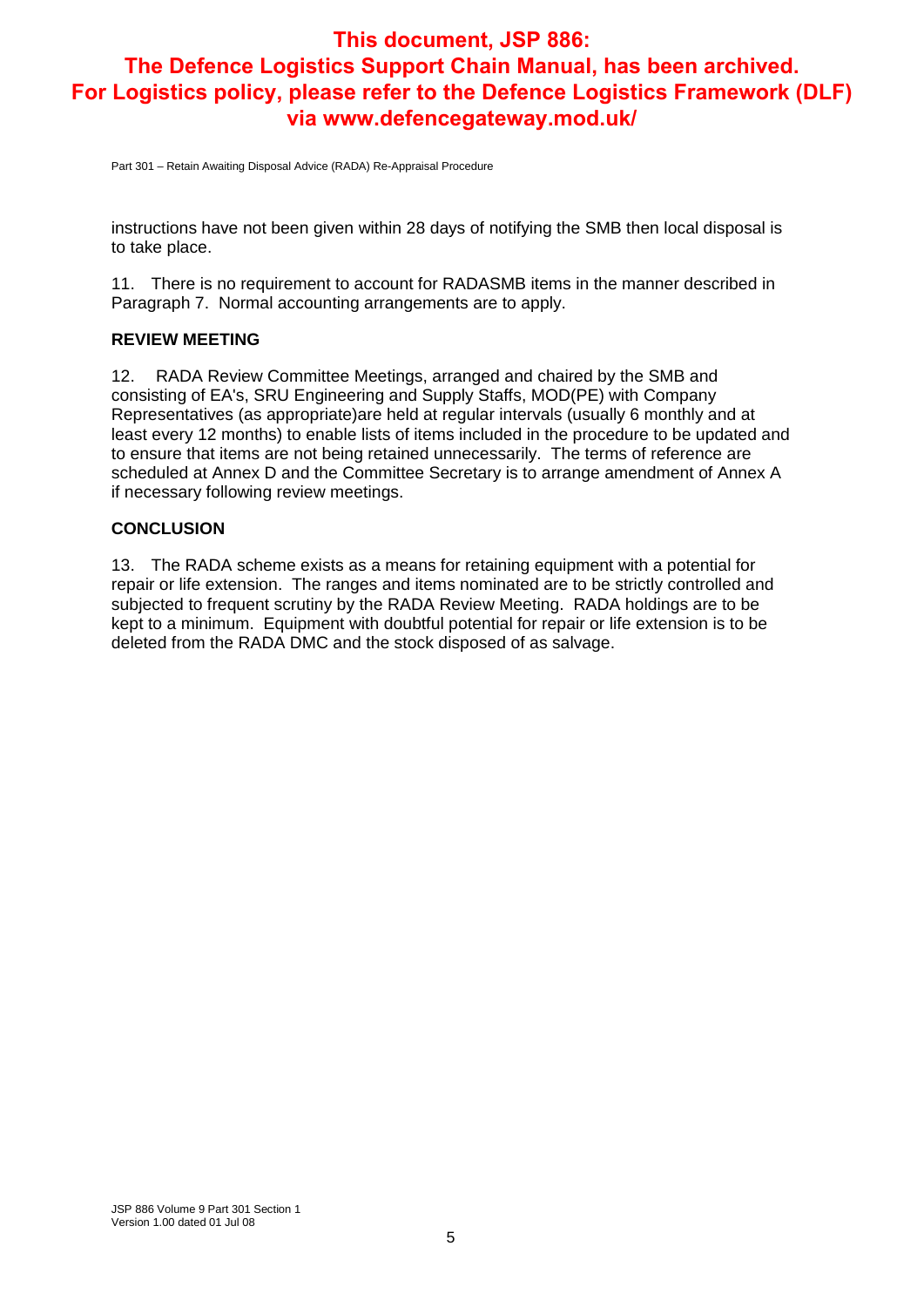Part 301 – Retain Awaiting Disposal Advice (RADA) Re-Appraisal Procedure

#### **ANNEX A - C3/5 - RADA PROCEDURES - INCLUDING RANGES**

| <b>DMC</b> | Range                                                 | <b>Sponsor</b>                    | <b>SRU</b>                         |
|------------|-------------------------------------------------------|-----------------------------------|------------------------------------|
| 26CPA      | Quarantined Chinook HC Mk 1 spares                    | SM(Hels) 28(RAF) Fleetlands/Perth |                                    |
| 26PPP      | <b>Quarantined Phantom Spares</b>                     | SM(STC) 34(RAF) St Athan          |                                    |
| 26RVA      | Quarantined Harrier GR3 and T4 Spares SM(Har) 20(RAF) |                                   | Wittering/Gutersloh/<br>St Athan   |
|            | 26RVN Quarantined Sea Harrier Spares                  |                                   | SM(Har) 20(RAF) Yeovilton/St Athan |
|            | 126CPA Quarantined Chinook HC MK 2 Spares             | SM(Hels) 28(RAF) Fleetlands/Perth |                                    |
|            | I26HPA Quarantined Harrier GT5 Spares                 | <b>SM(Har) 20(RAF)</b>            | Wittering/Gutersloh/<br>St Athan   |
| 36APA      | <b>Quarantined Adour Spares</b>                       | SM(Eng) 24(RAF) St Athan          |                                    |
|            | 36AST Quarantined Astazou 3N2 Spares                  | SM(Eng) 24(RAF) Fleetlands        |                                    |
| 36GN0      | <b>Quarantined Gnome Spares</b>                       | SM(Eng) 24(RAF) Fleetlands        |                                    |
|            | 36MEG Quarantined Gem Spares                          | SM(Eng) 24(RAF) Fleetlands        |                                    |
|            | 36TPA Quarantined Tornado RB 199 Spares               | SM(Eng) 23(RAF) St Athan          |                                    |
|            | 536 AST Quarantined Astazou 3N2 Spares                | SM(Eng) 24(RAF) Fleetlands        |                                    |
|            |                                                       |                                   |                                    |

**Note:** It is the responsibility of Review Committee secretaries to arrange amendment of this list as required.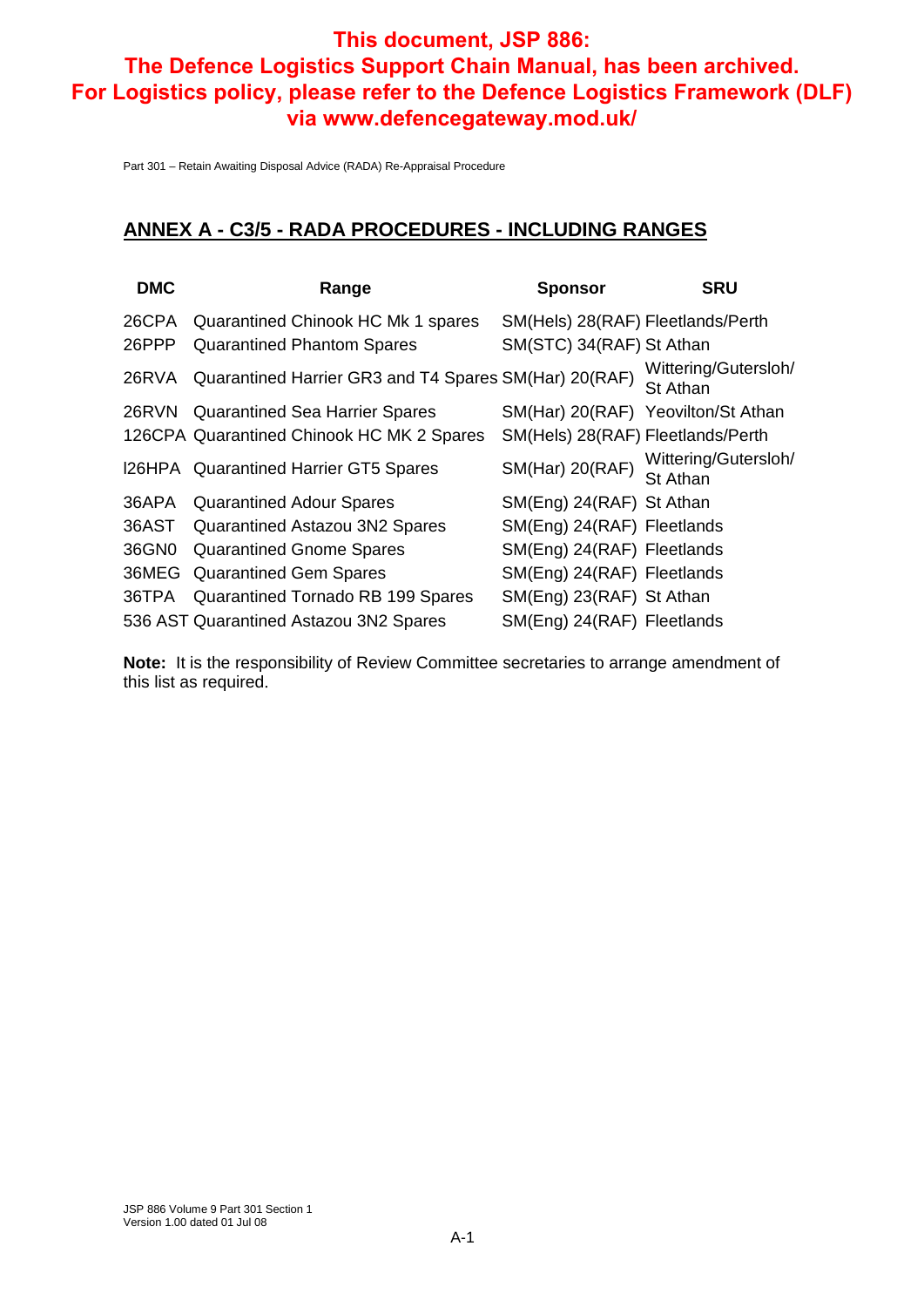Part 301 – Retain Awaiting Disposal Advice (RADA) Re-Appraisal Procedure

## **ANNEX B - C3/5 - HEADED LETTER**

Addressee

SMB File Reference

Date

Copy to:

#### **RETAIN AWAITING DISPOSAL ADVICE (RADA) - REJECTION NOTICE**

References: A. AP 830 Leaflet C 3/5

1. The under mentioned item/s nominated by you at Reference A for the RADA procedures, in accordance with Reference B, has/have been vetted by the RADA Review Committee and rejected as unsuitable for the reasons stated:

Stock Number **Description Reason**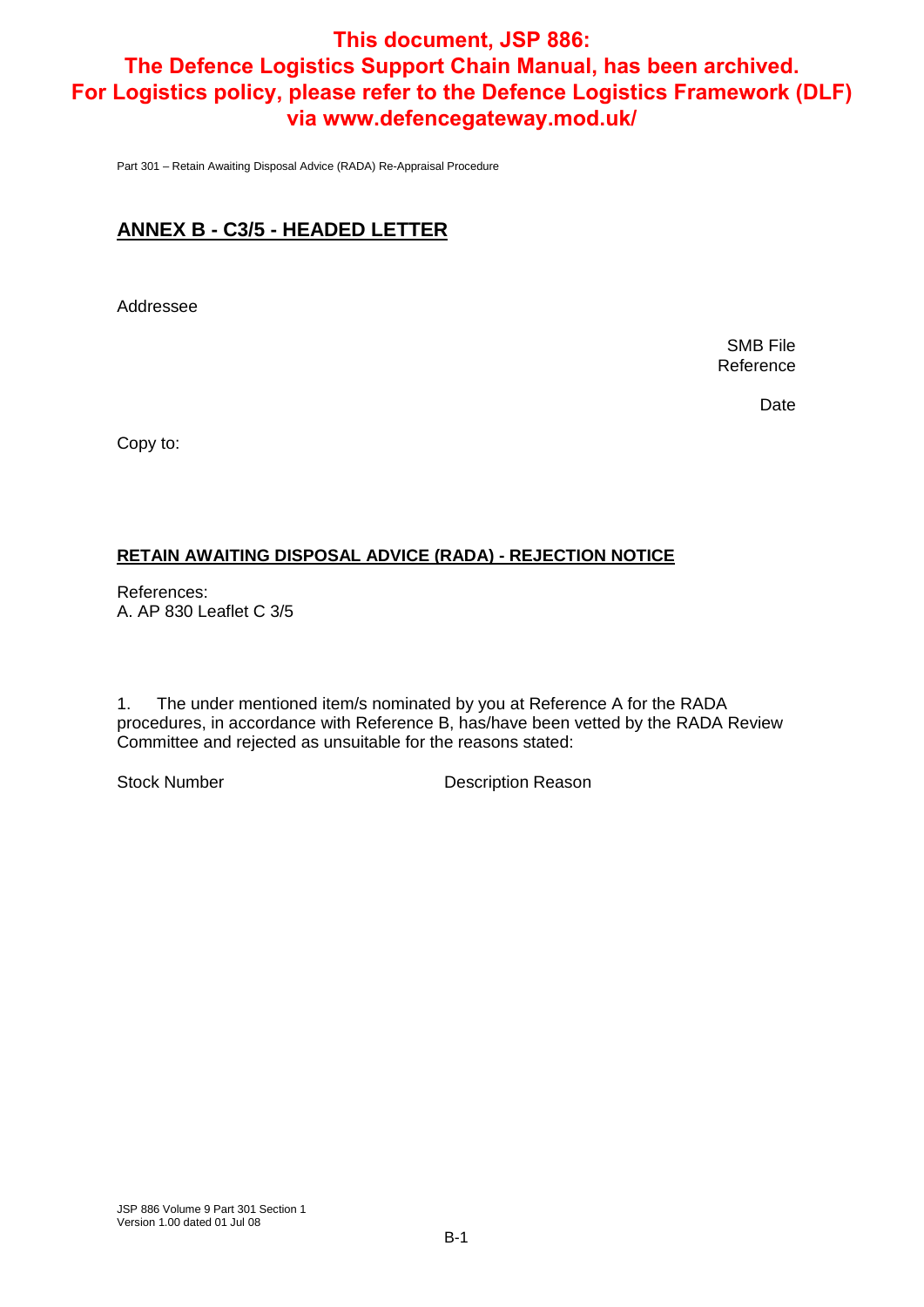Part 301 – Retain Awaiting Disposal Advice (RADA) Re-Appraisal Procedure

## **ANNEX C - C3/5 - HEADED LETTER**

Addressee

SMB File Reference

Date

Copy to:

#### **RETAIN AWAITING DISPOSAL ADVICE (RADA) SCHEME**

Reference:

A. JSP 336 Vol 13 Leaflet C 3/5.

1. The undermentioned items are to be added to/deleted from the approved list of RADA items:

Stock Number Description RADA DMC/Ref No

2. Please ensure that the second location field of the unit record is amended in accordance with Reference A.